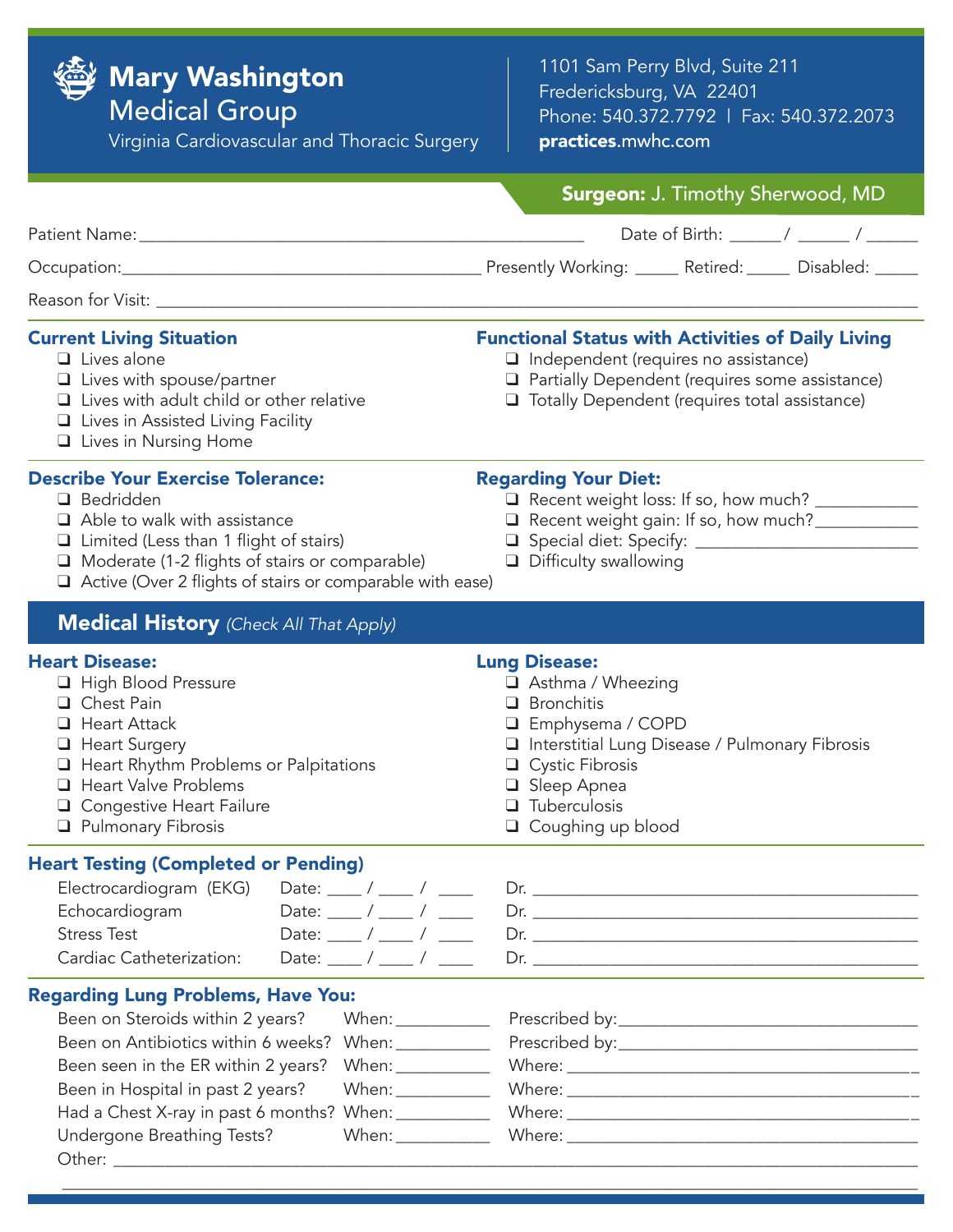### Medical History *(Check All That Apply)*

#### Other Medical Conditions

q Kidney Disease: Dialysis? \_\_\_\_\_\_\_\_\_\_\_\_\_\_\_\_\_\_\_\_ q Stomach Ulcers □ Bladder / Urinary Disorder and Diabetes: Controlled By: \_\_\_\_\_\_\_\_\_\_\_\_\_\_\_\_\_\_\_\_\_ **Q** Adrenal Disease **Q** Thyroid q Liver Disease: Specify:\_\_\_\_\_\_\_\_\_\_\_\_\_\_\_\_\_\_\_\_\_\_\_ q Arthritis **Q** Excessive Bleeding **Q** Fainting / Dizzy Spells **Q** Blood Clots **quare Cloum Cloum Cloum Cloum Cloum Cloum Cloum Cloum Cloum Cloum Cloum Cloum Cloum Cloum Cloum Cloum Cloum Cloum Cloum Cloum Cloum Cloum Cloum Cloum Cloum Cloum Cloum Cloum Cloum Cloum Cloum Cloum Cloum C**  $\Box$  Sickle Cell  $\Box$  Stroke **Q** GERD / Hiatal Hernia **q** Back Problems  $\Box$  Cancer: Type?  $\Box$  Recent Cold or Flu (Within 3 months) Additional Medical History: \_\_\_\_\_\_\_\_\_\_\_\_\_\_\_\_\_\_\_\_\_\_\_\_\_\_\_\_\_\_\_\_\_\_\_\_\_\_\_\_\_\_\_\_\_\_\_\_\_\_\_\_\_\_\_\_\_\_\_\_\_\_\_\_\_\_\_\_\_\_\_\_\_\_\_\_\_\_\_\_\_\_\_\_\_\_\_\_\_\_\_\_\_\_\_\_\_\_\_\_\_\_\_\_

\_\_\_\_\_\_\_\_\_\_\_\_\_\_\_\_\_\_\_\_\_\_\_\_\_\_\_\_\_\_\_\_\_\_\_\_\_\_\_\_\_\_\_\_\_\_\_\_\_\_\_\_\_\_\_\_\_\_\_\_\_\_\_\_\_\_\_\_\_\_\_\_\_\_\_\_\_\_\_\_\_\_\_\_\_\_\_\_\_\_\_\_\_\_\_\_\_\_\_\_\_\_\_\_ \_\_\_\_\_\_\_\_\_\_\_\_\_\_\_\_\_\_\_\_\_\_\_\_\_\_\_\_\_\_\_\_\_\_\_\_\_\_\_\_\_\_\_\_\_\_\_\_\_\_\_\_\_\_\_\_\_\_\_\_\_\_\_\_\_\_\_\_\_\_\_\_\_\_\_\_\_\_\_\_\_\_\_\_\_\_\_\_\_\_\_\_\_\_\_\_\_\_\_\_\_\_\_\_

\_\_\_\_\_\_\_\_\_\_\_\_\_\_\_\_\_\_\_\_\_\_\_\_\_\_\_\_\_\_\_\_ \_\_\_\_\_\_\_\_\_\_\_\_\_\_\_\_\_\_\_\_\_\_\_\_\_\_\_\_\_\_\_\_ \_\_\_\_\_\_\_\_\_\_\_\_\_\_\_\_\_\_\_\_\_\_\_\_\_\_\_\_\_\_\_\_ \_\_\_\_\_\_\_\_\_\_\_\_\_\_\_\_\_\_\_\_\_\_\_\_\_\_\_\_\_\_\_\_ \_\_\_\_\_\_\_\_\_\_\_\_\_\_\_\_\_\_\_\_\_\_\_\_\_\_\_\_\_\_\_\_ \_\_\_\_\_\_\_\_\_\_\_\_\_\_\_\_\_\_\_\_\_\_\_\_\_\_\_\_\_\_\_\_ \_\_\_\_\_\_\_\_\_\_\_\_\_\_\_\_\_\_\_\_\_\_\_\_\_\_\_\_\_\_\_\_ \_\_\_\_\_\_\_\_\_\_\_\_\_\_\_\_\_\_\_\_\_\_\_\_\_\_\_\_\_\_\_\_ \_\_\_\_\_\_\_\_\_\_\_\_\_\_\_\_\_\_\_\_\_\_\_\_\_\_\_\_\_\_\_\_ \_\_\_\_\_\_\_\_\_\_\_\_\_\_\_\_\_\_\_\_\_\_\_\_\_\_\_\_\_\_\_\_ \_\_\_\_\_\_\_\_\_\_\_\_\_\_\_\_\_\_\_\_\_\_\_\_\_\_\_\_\_\_\_\_ \_\_\_\_\_\_\_\_\_\_\_\_\_\_\_\_\_\_\_\_\_\_\_\_\_\_\_\_\_\_\_\_ \_\_\_\_\_\_\_\_\_\_\_\_\_\_\_\_\_\_\_\_\_\_\_\_\_\_\_\_\_\_\_\_ \_\_\_\_\_\_\_\_\_\_\_\_\_\_\_\_\_\_\_\_\_\_\_\_\_\_\_\_\_\_\_\_ \_\_\_\_\_\_\_\_\_\_\_\_\_\_\_\_\_\_\_\_\_\_\_\_\_\_\_\_\_\_\_\_

#### Past Surgical History:

## Please bring a copy of medications and allergies to your appointment for review.

#### Smoking/Alcohol History:

| □ Have you ever smoked? Yes ________ No ________<br>$\Box$ Cigarettes<br>$\Box$ E-Cigarette / Vape<br>$\Box$ Cigars<br>$\Box$ Pipe<br>Snuff / Chew |                                                                                                      |
|----------------------------------------------------------------------------------------------------------------------------------------------------|------------------------------------------------------------------------------------------------------|
| Do you drink alcohol? Yes _______ No _______                                                                                                       | If yes,_______drinks per day_______ drinks per week                                                  |
| Do you use any illicit drugs? Yes _______ No _______                                                                                               |                                                                                                      |
| <b>Travel/Occupation</b>                                                                                                                           |                                                                                                      |
|                                                                                                                                                    | Where have you traveled within the United States and other countries? ______________________________ |
|                                                                                                                                                    | Have you ever had any exposures to chemicals or elements such as asbestos? _________________________ |
| <b>Family History</b>                                                                                                                              |                                                                                                      |
|                                                                                                                                                    |                                                                                                      |
|                                                                                                                                                    |                                                                                                      |
|                                                                                                                                                    |                                                                                                      |